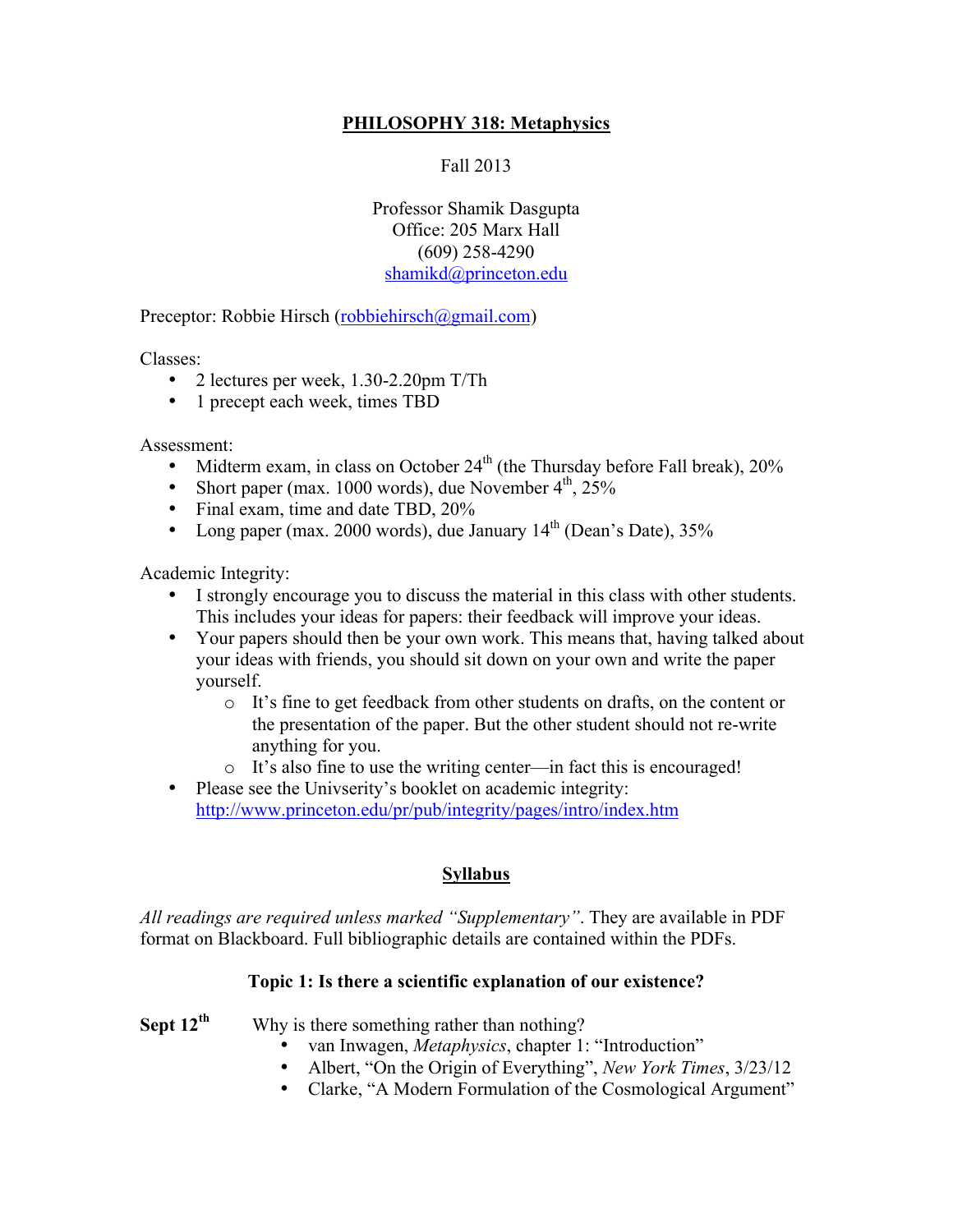## **Sept 17<sup>th</sup>** Evidence of design I: Biological Complexity

• Sober, "The Design Argument"

**Sept 19<sup>th</sup>** Evidence of design II: Fine-Tuning

- Collins, "God, Design, and Fine-Tuning"
- van Inwagen, *Metaphysics*, chapter 9: "The Place of Rational Beings in the World: Design and Purpose"

*Supplementary reading*:

- Rowe, "The Cosmological Argument" (on the cosmological argument)
- Garcia, "Teleological and Design Arguments" (overview of a number of different design arguments)
- Weisberg, "Firing Squads and Fine Tuning: Sober on the Design Argument" (objects to Sober's analysis of observer selection effects in Sober's "The Design Argument")
- Sober, "Absence of Evidence and Evidence of Absence: Evidential Transitivity in Connection with Fossils, Fishing, Fine-Tuning, and Firing Squads" (in sections 5- 9 he responds to Weisberg and revises his earlier view)
- Dawkins, *The God Delusion*, chapter 4, pp. 134-151 (his response to the finetuning argument)

## **Topic 2: Space**

| Sept 24 <sup>th</sup> | The Bucket Argument<br>Sklar, Space, Time, and Spacetime, chapter 3, pp. 157-173<br>Maudlin, <i>Philosophy of Physics: Space and Time</i> , chapter 2, pp.<br>٠<br>17-24<br>Sklar, Space, Time, and Spacetime, chapter 3, pp. 182-193<br>$\bullet$ |
|-----------------------|----------------------------------------------------------------------------------------------------------------------------------------------------------------------------------------------------------------------------------------------------|
| Sept 26 <sup>th</sup> | Symmetry                                                                                                                                                                                                                                           |
|                       | Maudlin, <i>Philosophy of Physics: Space and Time</i> , chapter 2 pp 34-<br>46                                                                                                                                                                     |
|                       | Maudlin, <i>Philosophy of Physics: Space and Time</i> , chapter 3<br>$\bullet$                                                                                                                                                                     |
| Oct 1 <sup>st</sup>   | Conventionalism about geometry<br>Reichenbach, <i>The Philosophy of Space and Time</i> , chapter 1, p. 1-                                                                                                                                          |
|                       | 37<br>Poincare, selections from Science and Hypothesis<br>$\bullet$                                                                                                                                                                                |
|                       | Supplementary Reading:<br>Sklar, Space, Time, and Spacetime, chapter 3, pp. 198-202 (on Machian<br>relationalism)                                                                                                                                  |

• Sklar, *Space, Time, and Spacetime*, chapter 3, pp. 225-234 (on the bucket argument)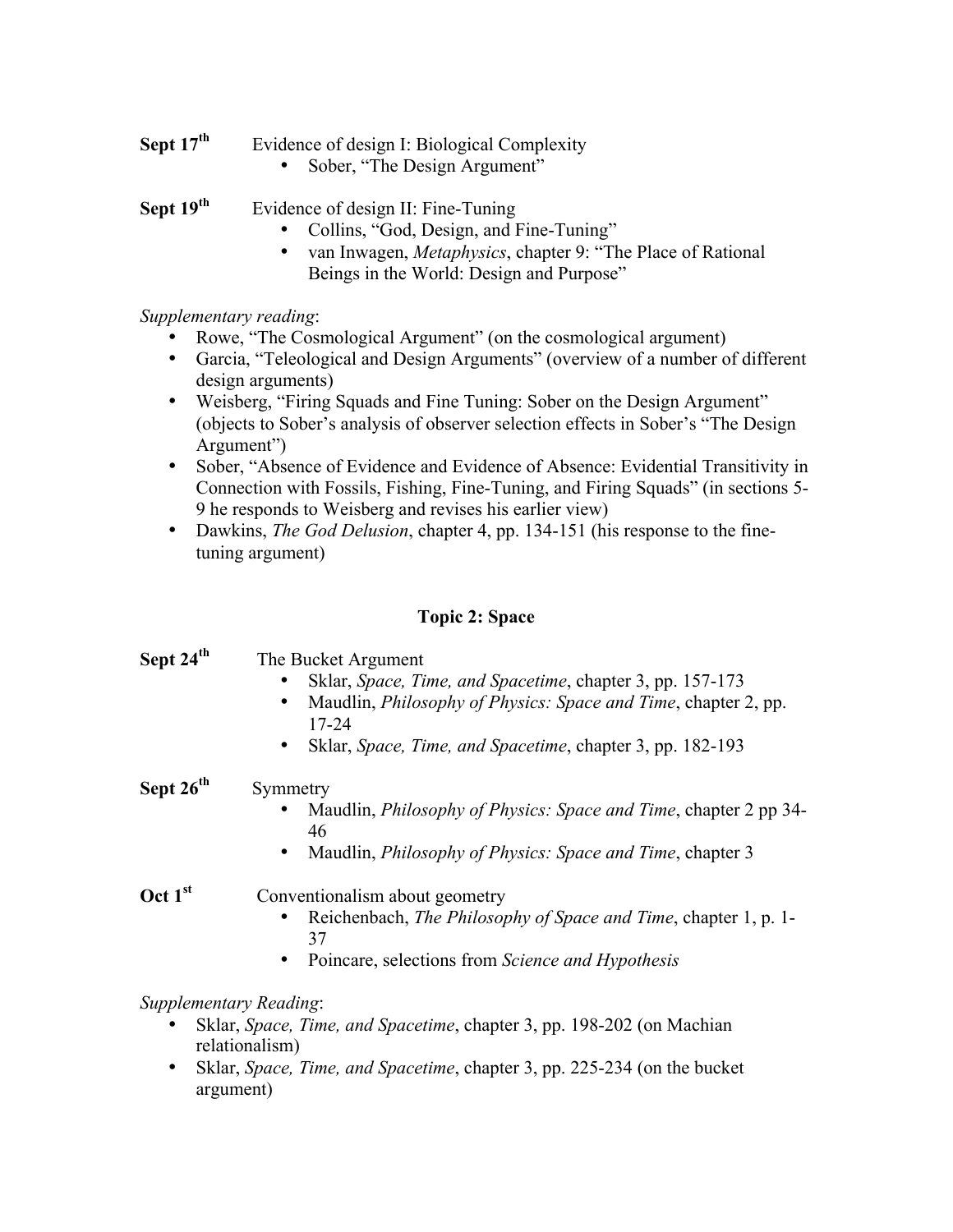- The Leibniz-Clark correspondence, reprinted in Huggett, *Space from Zeno to Einstein*, chapter 8: "Leibniz and Clark"
- Horwich, "On the Existence of Time, Space and Space-Time" (on the bucket argument, and also symmetry arguments)
- Friedman, "Geometry, Convention and the Relativized Apriori: Reichenbach, Schlick and Carnap" (on Reichenbach's conventionalism)
- Sklar, *Space, Time, and Spacetime*, chapter 2, pp. 79-147 (on the epistemology of geometry)

#### **Topic 3: Is there a ready-made world?**

| Oct $3^{\text{rd}}$ | Anti-realism<br>Boghossian, <i>Fear of Knowledge</i> , chapter 3: "Constructing the<br>Facts"                                                                                                                                      |
|---------------------|------------------------------------------------------------------------------------------------------------------------------------------------------------------------------------------------------------------------------------|
| Oct $8th$           | Problems for anti-realism<br>Goodman, "The New Riddle of Induction"<br>Lewis, "Putnam's Paradox", pp. 56-68                                                                                                                        |
| Oct $10^{th}$       | Case Studies: Water, Lemons, Gender, and Race,<br>Leslie, "Essence and Natural Kinds: When Science Meets<br>Preschooler Intuition"<br>Haslanger, "Gender and Race: (What) Are They? (What) Do We<br>$\bullet$<br>Want Them to Be?" |
|                     | Supplementary Reading:<br>Boghossian, Fear of Knowledge, chapters 1 and 2 (for some background on<br>"social constructivism")                                                                                                      |

- Rorty, "Relativism: Finding and Making" (Rorty's statement of his view)
- Putnam, "Truth and Convention"
- Quine, "Natural Kinds"
- Lewis, "New Work for a Theory of Universals" (on a number of reasons why realism has an advantage over anti-realism)
- Sider, *Writing the Book of the World*, chapter 3 (on the advantages of realism over anti-realism)
- Spencer, "What 'Biological Racial Realism' Should Mean"

## **Topic 4: Time**

| Oct $15^{\text{th}}$ | Introduction to time and persistence<br>Sider, Four Dimensionalism, chaper 2, pp. 11-21 |
|----------------------|-----------------------------------------------------------------------------------------|
| Oct $17^{\text{th}}$ | Taking tense seriously<br>• Zimmerman, "The Privileged Present"                         |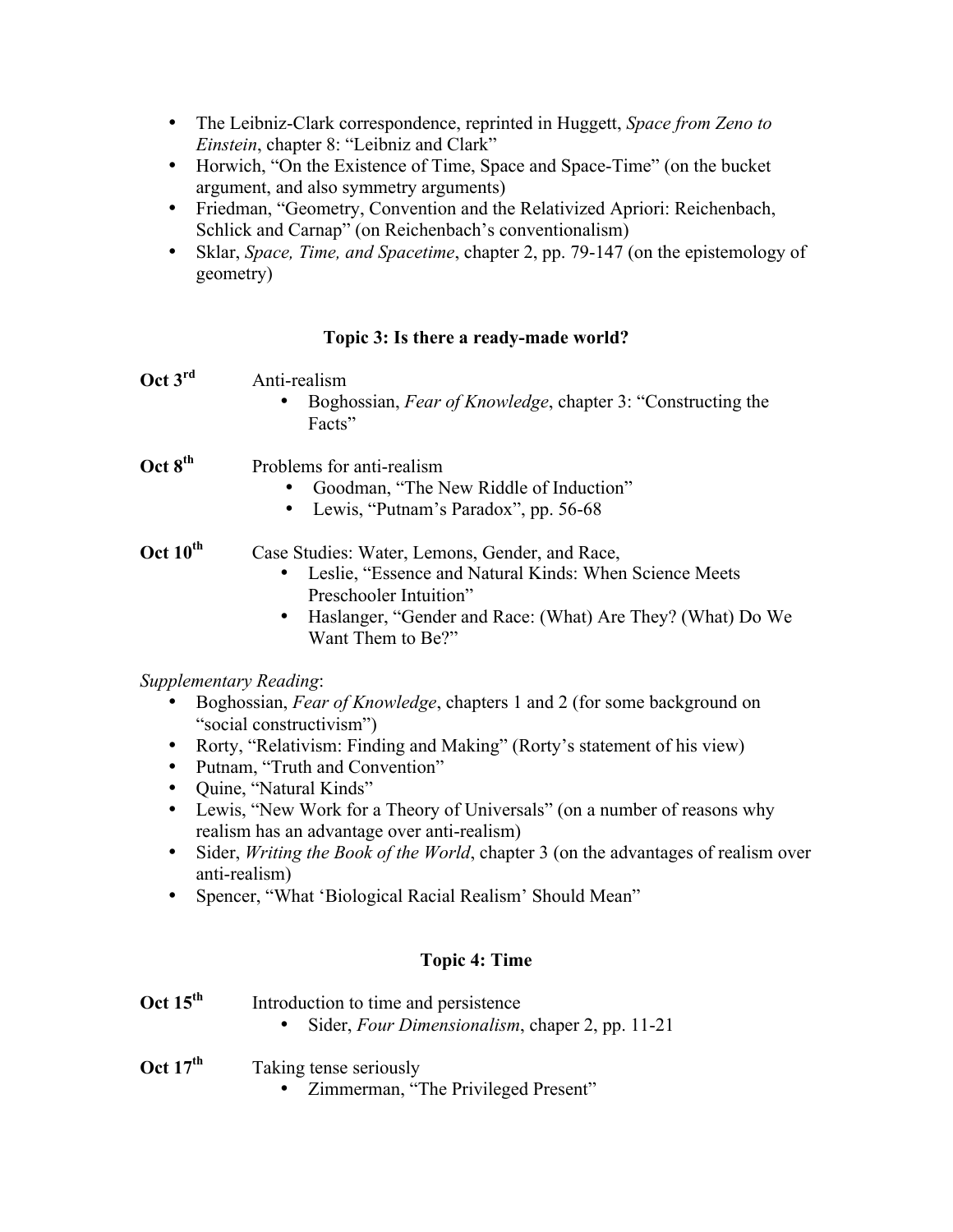- Paul, "Temporal Experience"
- van Inwagen, *Metaphysics*, chapter 4, p. 71-81

**Oct 22<sup>nd</sup>** Against Serious Tense

- Sider, *Four Dimensionalism*, chapter 2, pp. 25-52
- Maudlin, *Philosophy of Physics: Space and Time*, chapter 4

#### *Supplementary reading*:

- Ross Cameron, "Truthmaking for Presentists" (on the truth-making objection to presentism)
- Braddon-Mitchell, "How Do we Know that it's Now Now?"
- Arthur Prior, "Some Free Thinking about Time" (a classic defense of serious tense)
- Brogaard, "Span Operators" (critizes the argument against presentism from crosstemporal relations)
- Maudlin, "Remarks on the passage of time" (defends serious tense)
- Monton "Prolegmena to Any Future Physics-Based Metaphysics" (on the argument from relativity against serious tense)
- Putnam, "Time and Physical Geometry" (the classic statement of the argument from relativity against serious tense)

## **Oct 24th** Midterm exam

#### MIDTERM BREAK

#### **Topic 5: Persistence**

| Nov $5^{\text{th}}$ | Perdurance |
|---------------------|------------|
|---------------------|------------|

- Sider, "Temporal Parts"
- Haslanger, "Persistence Through Time"

Nov 7<sup>th</sup> Endurance and material constitution

- Fine, "In defense of Three-Dimensionalism"
- Johnston, "Hylomorphism", pp. 652-675

#### *Supplementary reading*:

- Koslicki, selections from *The Structure of Objects*. Oxford: OUP (rejects the Lewis/Sider picture and motivates a hylomorphic picture)
- Thomson, "Parthood and Identity Across Time" (a defense of endurance)
- Fine, "Things and Their Parts" (contains objections to perdurantism, and a sketch of his hylomorphic theory of objects)
- Sider, *Four-Dimensionalism*, chapters 4, 5 and 6 (develops arguments for and against perdurance)
- Rea, "Constitution and Kind Membership" (a defense of Burke's dominance account)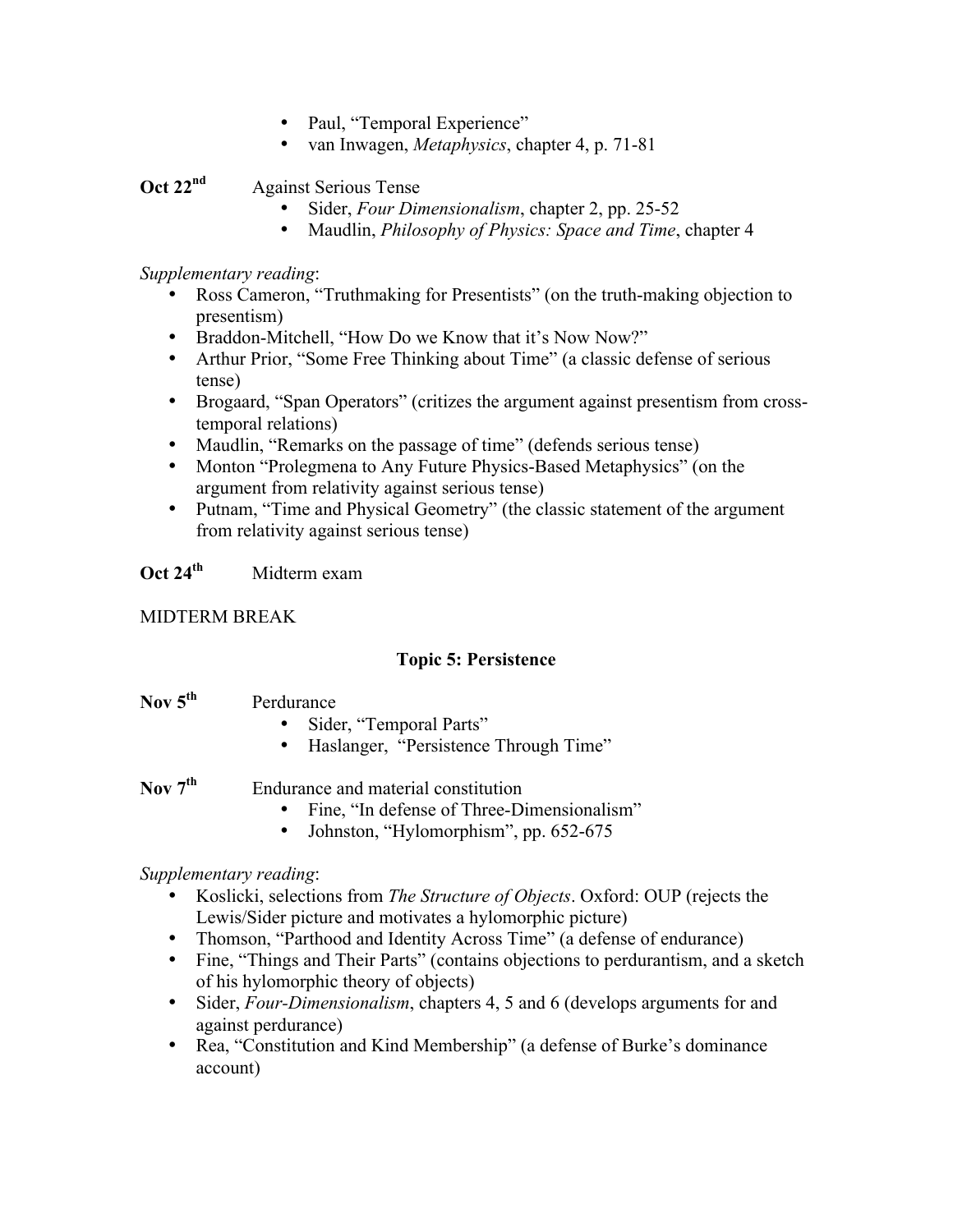• Haslanger, "Endurance and Temporary Intrinsics" (on Lewis' argument for perdurance from temporary intrinsics)

**Topic 6: Personal identity**

| Nov $12^{th}$ | The body criterion and the psychological criterion I<br>Parfit, Reasons and Persons chapter 10, sections 75-78<br>Parfit, Reasons and Persons chapter 11, sections 80-82<br>$\bullet$ |
|---------------|---------------------------------------------------------------------------------------------------------------------------------------------------------------------------------------|
| Nov $14th$    | The body criterion and the psychological criterion II<br>Thomson, "People and their Bodies"<br>$\bullet$<br>Williams, "The Self and the Future"<br>$\bullet$                          |
| Nov $19^{th}$ | Is identity what matters?<br>Parfit, <i>Reasons and Persons</i> chapter 12, sections 87-90<br>• Lewis "Survival and Identity"                                                         |

# *Supplementary Reading:*

- Gendler, "Exceptional Persons" (on the extent to which we can trust our intuitions about cases, with a focus on Williams' paper "The Self and the Future")
- Dennett, "Where am I?" (a terrific read!)
- Parfit, "Persons, Bodies, and Human Beings" (a response to Thomson's "People" and their Bodies")
- Parfit, "Divided Minds and the Nature of Persons" (brief outline of his arguments in *Reasons and Persons*)
- Parfit, other parts of chapters 10, 11 and 12 from *Reasons and Persons*
- Johnston, "Human Concerns Without Superlative Selves"
- Wolf, "Self Interest and Interest in Selves"

#### **Topic 7: Freedom and law**

• Merricks, "Truth and Freedom"

| Nov 26 $^{\rm th}$ | Freedo |
|--------------------|--------|
|                    |        |

- m and determinism
	- Vihvelin, "Compatibilism, Incompatibilism, and Impossibilism"
	- van Inwagen, *Metaphysics*, chapter 12: "The Powers of Rational Beings: Freedom of the Will"

#### THANKSGIVING BREAK

| Dec $3rd$ | Can Humeanism or pragmatism save freedom? |  |
|-----------|-------------------------------------------|--|
|           |                                           |  |

- Schaffer, "Causation and Laws of Nature: Reductionism"
- Ismael, "Causation, Free Will, and Naturalism"